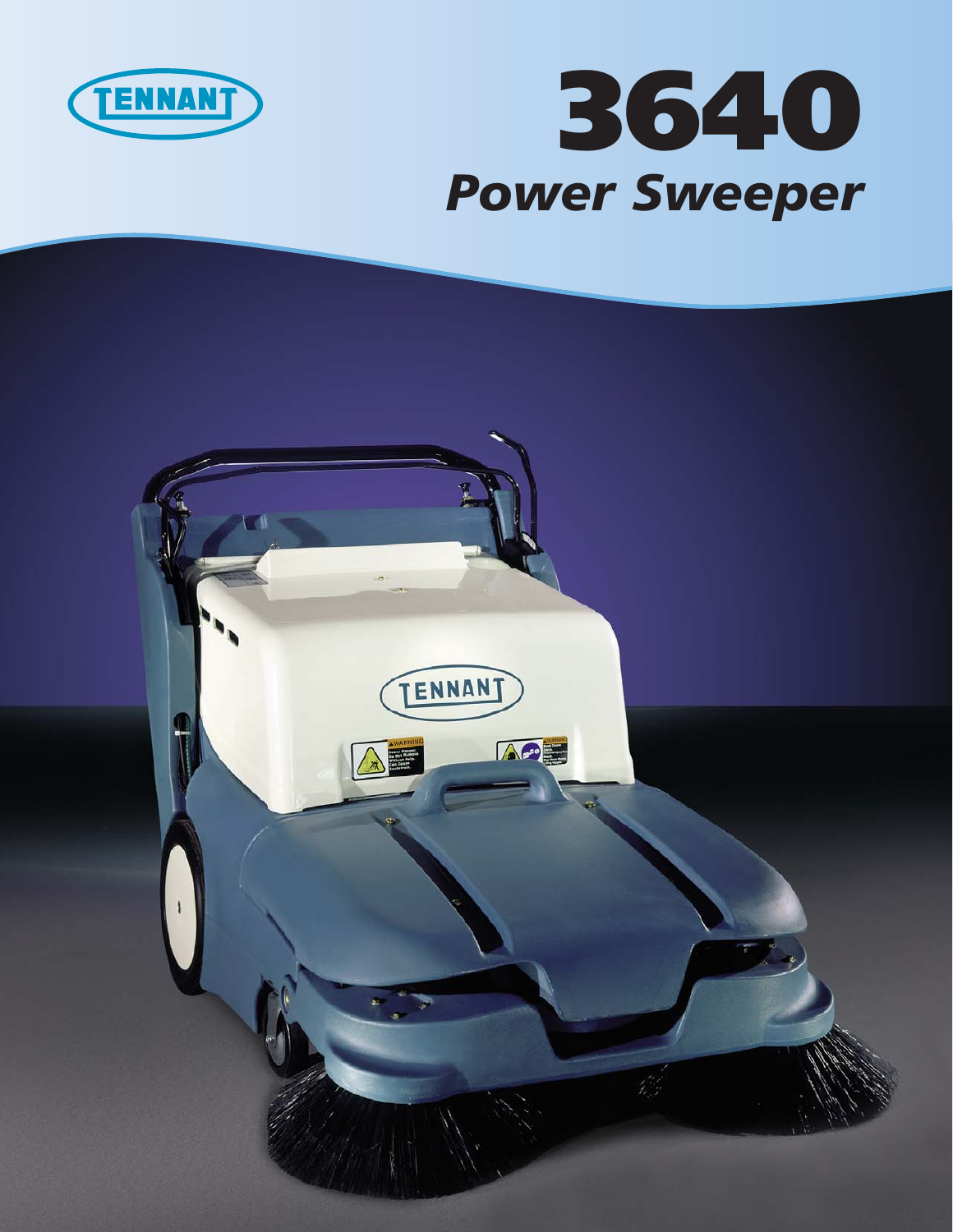## **Simply Revolutionary**



**3640**

**Power Sweeper**

**Brush changes are fast and easy with no tools required.**



**Optional vacuum wand cleans tight corners and hard-to-reach spaces.**



**The 3640 does one hour's hand sweeping in 10 minutes.**

A sweeper should be simple. Simple to use. Simple to maintain. Most of all, simple for operators to achieve maximum productivity, time after time.

This simplicity can be found in the Model 3640 power sweeper. The fewer parts in a sweeper, the fewer things can go wrong, and the easier it is to use and maintain. With the 3640, Tennant engineers created an award-winning, one-piece, rotationally molded frame that reduces hundreds of parts to just one.

All controls are within easy reach. Engine or batteries are easily accessible and brush changes require no tools or adjustment. The panel filter system controls dust in filthy environments.

### **Productivity Enhancing Options**

A hopper dump assist handle tilts the hopper out of its cradle and rolls away for easy dumping. Choose the dual side brushes for wider reach and greater productivity.



**Shown with optional hopper dump assist kit.**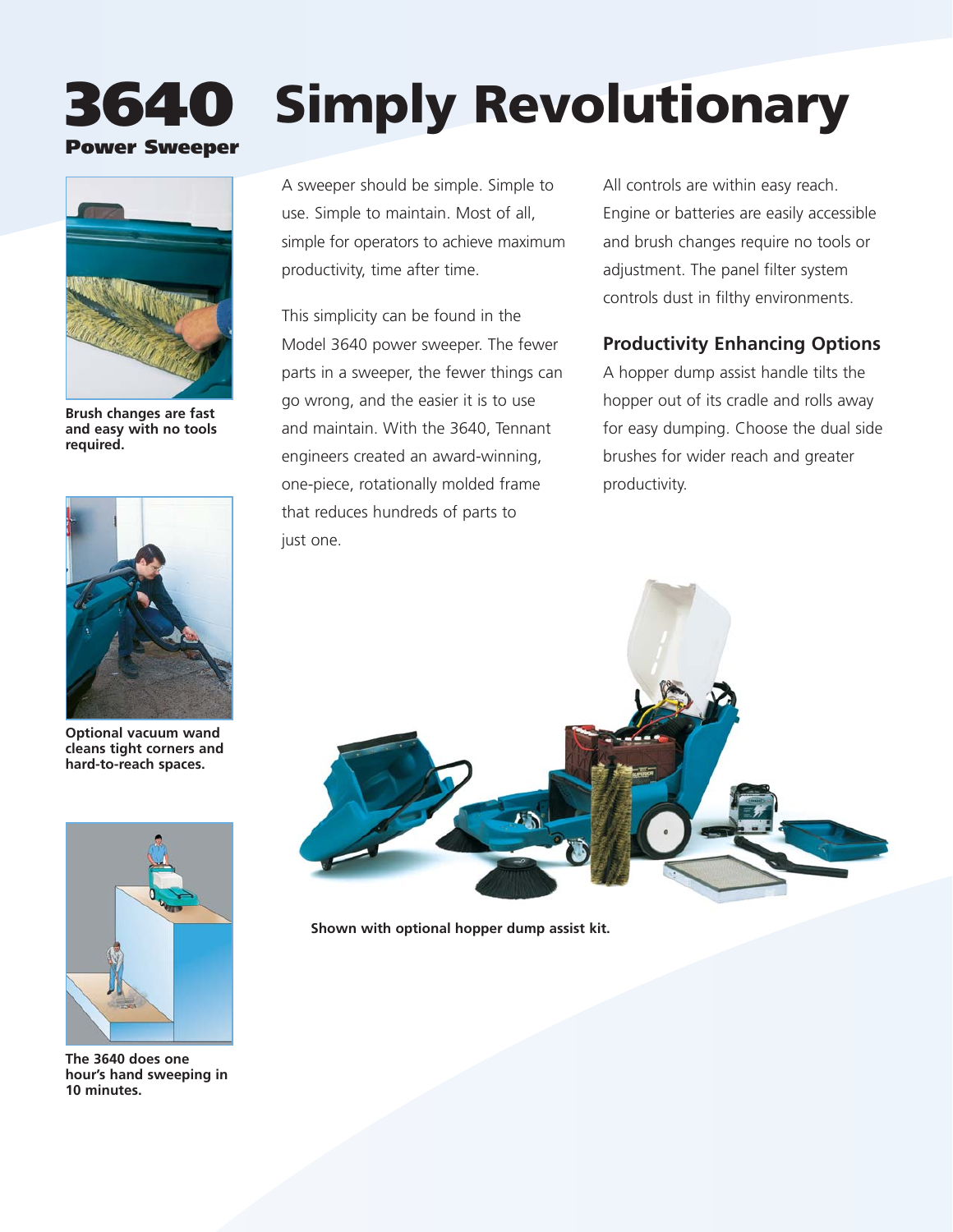



**Rugged, durable and compact to clean**



**Sweeps carpet, tennis courts, and many** kugged, durable and compact to clean sare the sarpet, tennis courts, and many sare portional outdoor package comes<br>a variety of environments. The same and our areas including office environments. With wide pneumatic tires



**with wide pneumatic tires and larger front casters.**